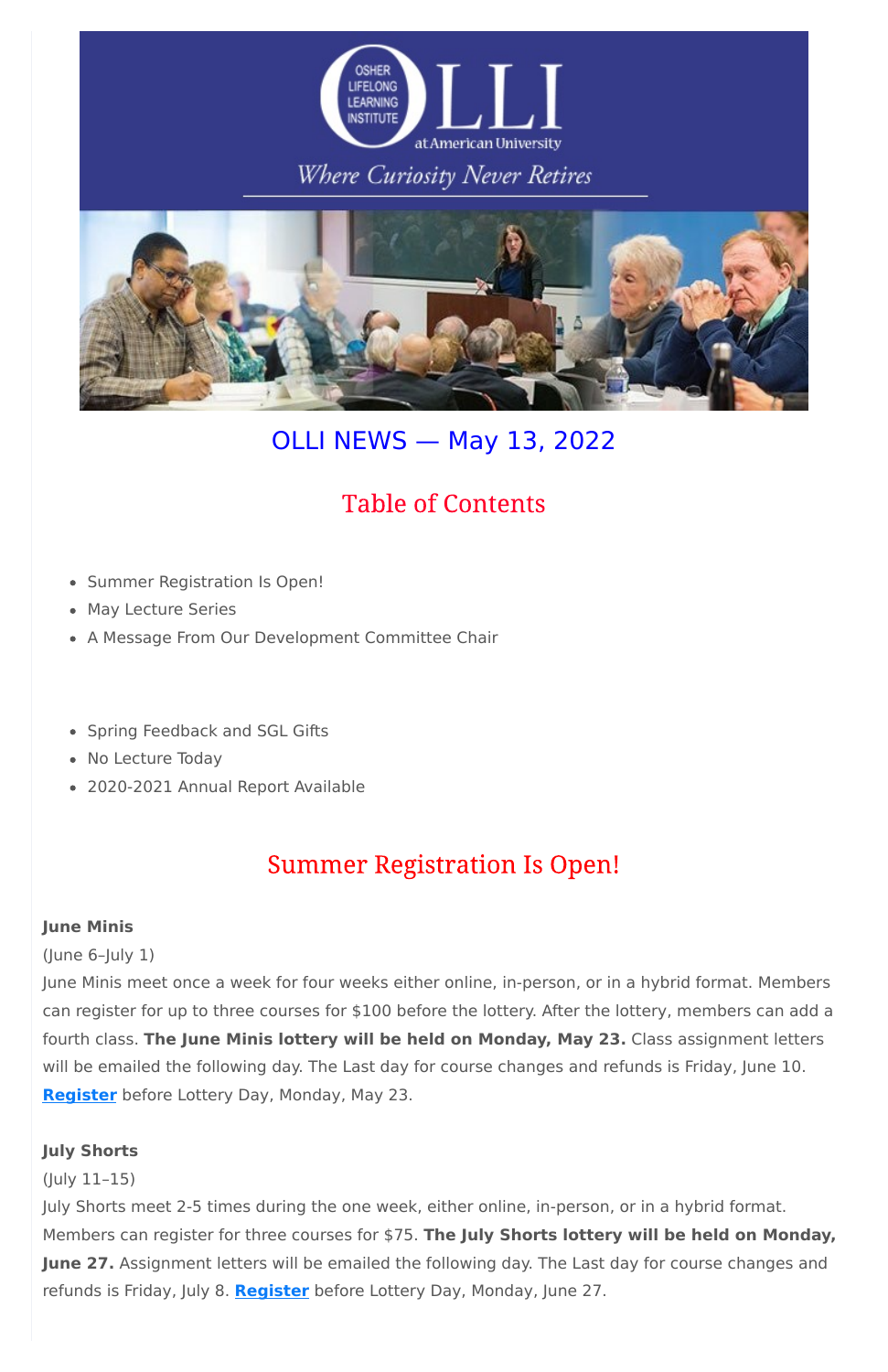# **May Lecture Series**

May lectures will be held online via Zoom Webinar on Tuesdays and Thursdays from 10:30-11:30 AM. Reservations are **not** required to receive the Zoom link and attend lectures in May. We will send the Zoom link the morning of each lecture to those subscribed to the newsletter.



**Eugene Procknow, George Washington and His Feuding Generals Tuesday, May 17 10:30 AM**

A former management consultant with a global consulting firm, Gene established a second career as a writer and an historian of the American Revolution and the Continental Army Generals. In January 2022, Gene published his first book based upon the only surviving journal written by a child of a British soldier during the American Revolution, William Hunter Finding Free Speech: A British Soldier's Son who Became an Early American. Since 2013, Gene authored 20 scholarly articles for the prestigious, peer-reviewed *Journal of the American Revolution*. Gene hosts and curates a web site aiding casual and professional researchers locate diaries and memoirs and other Revolutionary War sources at [www.researchingtheamericanrevolution.com.](http://www.researchingtheamericanrevolution.com/)

**Joele Michaud, Art Tells Us About the Black Experience in America Thursday, May 19 10:30 AM**

Joele Michaud serves as a gallery docent and video presenter to remote classrooms and audiences for the Smithsonian American Art Museum, the Renwick Gallery, and the National Museum of African American History and Culture. Her special interests lie with African American art and history, as well as with other African-influenced cultures. Michaud's focus is on the diverse nature of America's story. She believes that art is a reflection of our society and a crucial tool for communication. A

knowledgeable and engaging presenter for audiences of all ages and backgrounds, she is a retired art educator and amateur artist.



**David Wessel, How is the Federal Reserve Handling Inflation?**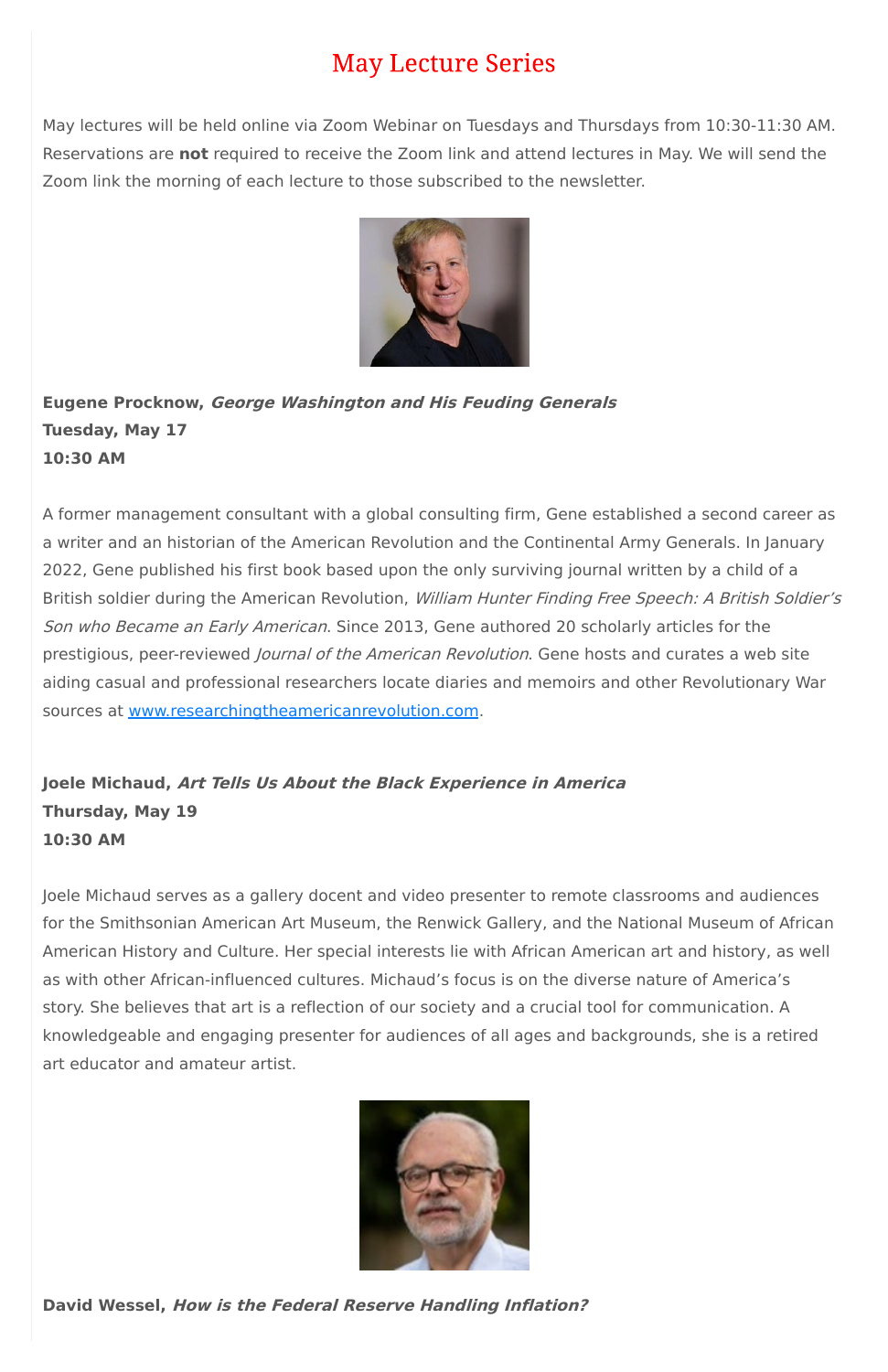## **Tuesday, May 24 10:30 AM**

David Wessel is a senior fellow in Economic Studies at Brookings and director of the Hutchins Center on Fiscal and Monetary Policy, the mission of which is to improve the quality of fiscal and monetary policies and public understanding of them. He joined Brookings in December 2013 after 30 years on the staff of The Wall Street Journal where, most recently, he was economics editor and wrote the weekly "Capital" column. He is a contributing correspondent to The Wall Street Journal, appears frequently on NPR's Morning Edition and tweets often at @davidmwessel.

Wessel is the author of two New York Times best-sellers: In Fed We Trust: Ben Bernanke's War on the Great Panic (2009) and Red Ink: Inside the High Stakes Politics of the Federal Budget (2012). His most recent book is Only the Rich Can Play: How Washington Works in the New Gilded Age (2021), the story of Opportunity Zones. He has shared two Pulitzer Prizes, one in 1984 for a Boston Globe series on the persistence of racism in Boston and the other in 2003 for Wall Street Journal stories on corporate scandals.



**Steven Honigberg, How <sup>a</sup> Symphony Happens Thursday, May 26 10:30 AM**

Steven Honigberg is a graduate of the Juilliard School of Music where he studied with Leonard Rose and Channing Robbins. Hired under the leadership of Mstislav Rostropovich, he is currently a member of the National Symphony Orchestra.

Honigberg has given recent recitals in Washington, DC at the Dumbarton Concert Series, at the Phillips Collection, at the National Gallery of Art, and recitals in New York and throughout the United States. In Chicago (his hometown) he has appeared on the radio station WFMT, at the Ravinia Festival, and as soloist with the Chicago Symphony Orchestra, Ars Viva Orchestra, Lake Forest Symphony, and New Philharmonic Orchestra, among others. In October 2014, Honigberg performed Andrzej Panufnik's Cello Concerto with conductor Marek Mos in Warsaw, Poland. He has appeared most recently in Washington, in 2015, as soloist with the National Symphony Orchestra in two performances at the Kennedy Center of Krzysztof Penderecki's Triple Cello Concerto with the NSO's Music Director Christoph Eschenbach.

Honigberg was the Director of the Chamber Music series at the US Holocaust Memorial Museum in Washington, DC for eight years (40 concerts) where he premiered a number of new works by such composers as Lukas Foss, Benjamin Lees, Robert Starer and David Diamond. He has recorded extensively with the Potomac String Quartet, including the nine string quartets composed by American Quincy Porter and the eleven quartets of David Diamond which John von Rein, music critic for the Chicago Tribune, chosen as one of his top 20 CDs for 2003.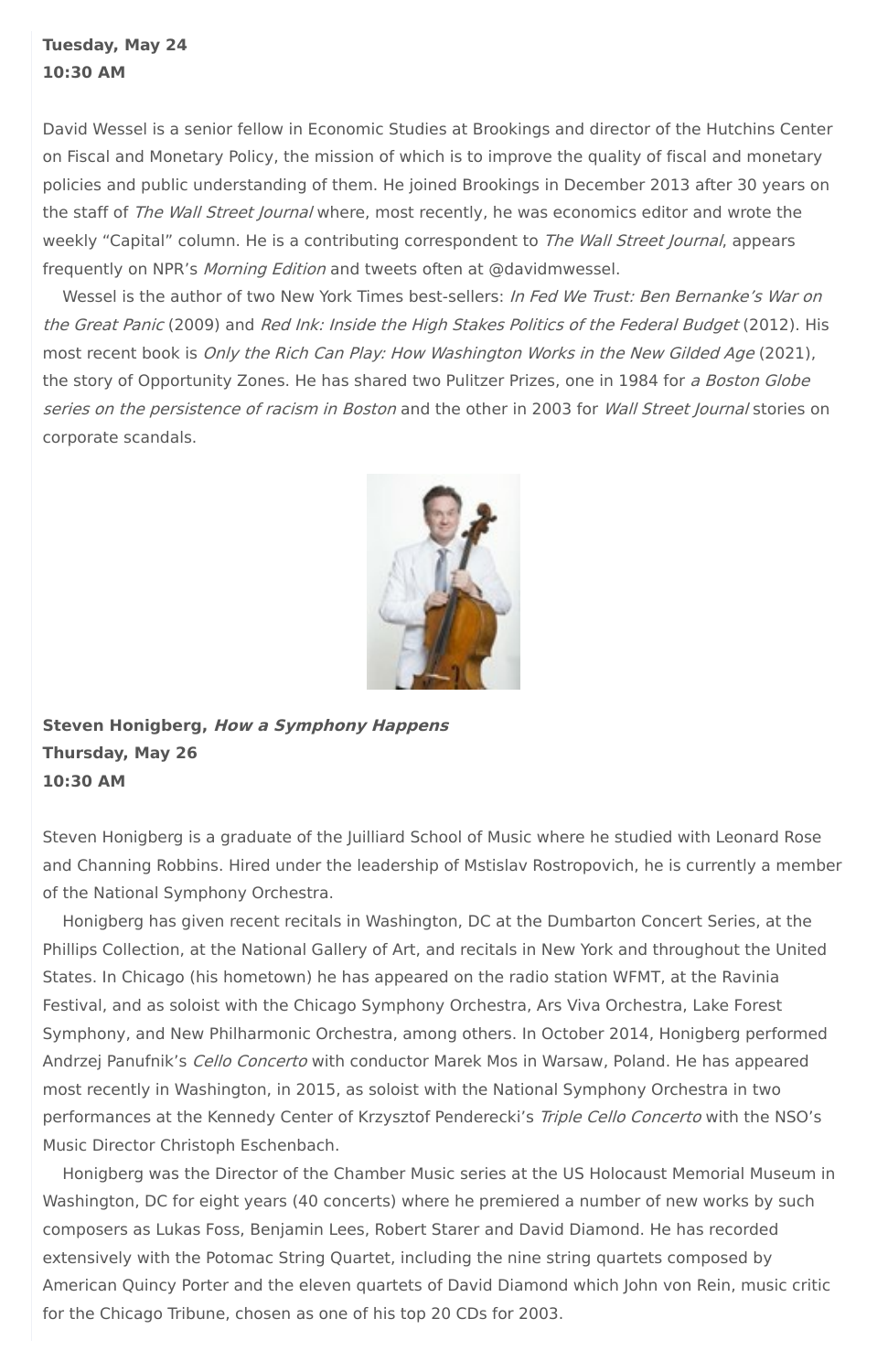### **OLLI does not endorse any of the viewpoints expressed by the speakers in its series.**

We thank the Lecture Committee and all those who suggested and contacted speakers: Helen Blank, Ed Cohen, Martha Cutts, Lesley Diaz (Staff Liaison), Chuck Edson, Judy Havemann, Jeanne Kent, Lynn Lewis, Mark Nadel (Chair), Stan Newman, Diane Renfroe, Joan Simmons, and Delbert Spurlock.

## A Message From Our Development Committee Chair

With member participation at 22%, we are close to the second goal but not quite there. We have raised \$115,845, which is 91% of our dollar goal.

With the end of the spring semester in sight, I want to thank all those who have supported OLLI at AU by donating and to provide you with a summary and overview of our fundraising accomplishments for this fiscal year. We had set three goals for this year:

- 1. To add at least 40 new donors in honor of next year's 40th anniversary
- 2. To increase member participation from last year's 24%
- 3. To beat last year's donation total of \$126,920.

We met the first goal with 50 new members!

These were ambitious goals, and we can take pride in the financial support 338 members have shown this year. We still have eight weeks until the end of the fiscal year on June 30, so it is not too late to help us over the last hurdle to the finish line!

You can donate **[here.](https://www.olli-dc.org/donate)**

Gratefully, Martha Cutts, Development Committee Chair

# **Spring Feedback and SGL Gifts**

As you finish your study groups, please take a few minutes to complete the anonymous **[FEEDBACK](https://www.olli-dc.org/finalfeedbackform) FORM** that is available on the OLLI website. Your feedback helps us know what you think about the classes that are being offered, but most importantly, it serves as a reward for the time, effort, knowledge, and talent that our volunteer Study Group Leaders (SGLs) put into their classes. In the

words of one of our SGLs: "We volunteer our time as teachers, and one of our rewards is the feedback and encouragement of class participants. It means so much to us to receive positive feedback and suggestions for improvement. And after investing over 60 hours to develop the curriculum and lead the class, it is discouraging to only receive several responses. Your comments make <sup>a</sup> big difference."

At the end of each study group's last couple sessions (if over Zoom), a screen will also pop up inviting you to complete feedback for the course. Click on **Continue** and you will be taken to the feedback form on the OLLI website. You can also fill out a paper form located in each classroom and outside the OLLI office.

Each academic session, we invite members to give their SGLs a gift in honor of all of the work they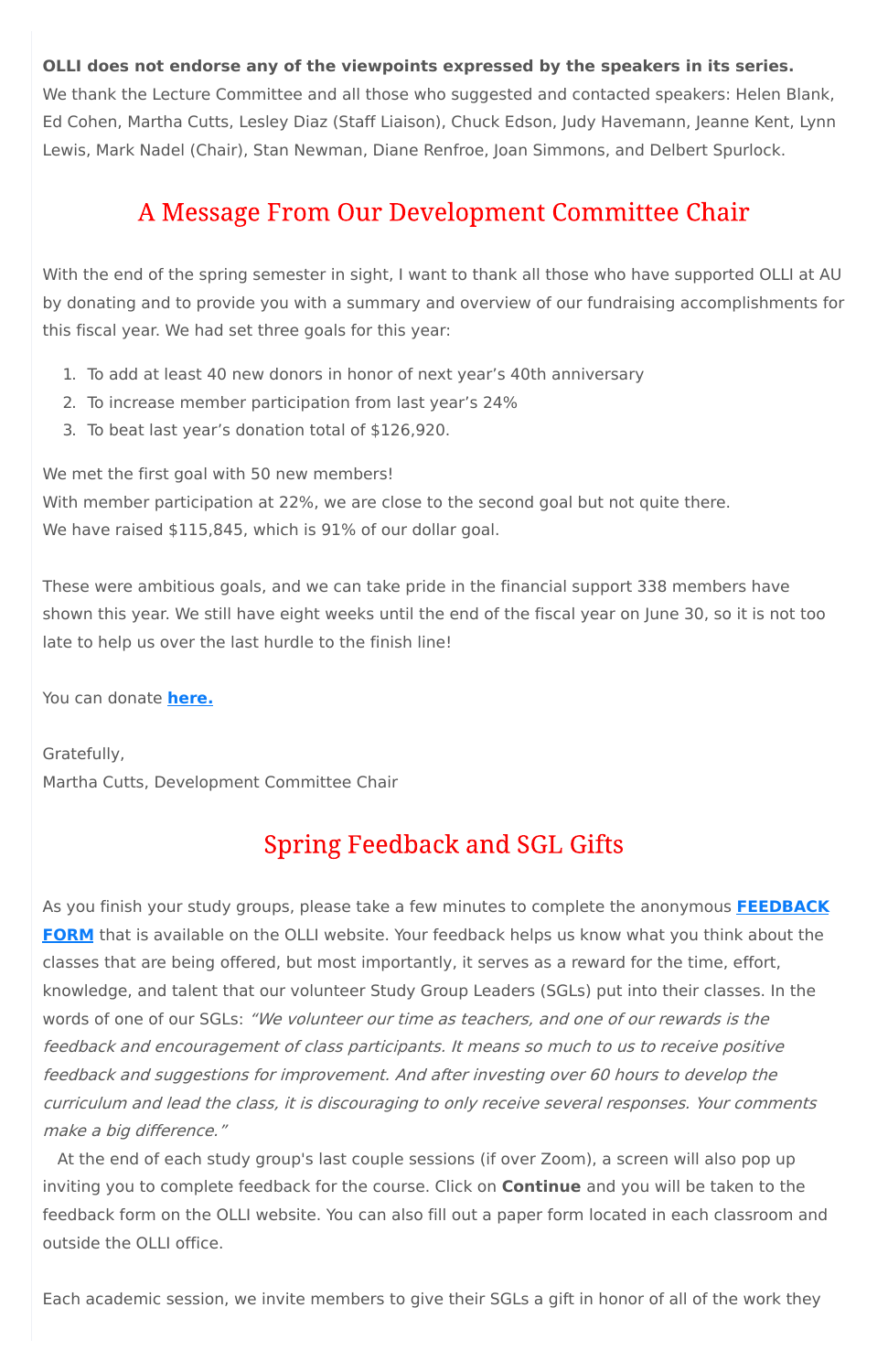do to prepare and deliver their courses. This is completely voluntary on our members' behalf. Gifts can be made **online on the OLLI [WEBSITE](https://olli-dc.org/MyAccount/Logon) after logging in. Then go to "Give" in the heading** across the top of the page and then to "SGL Gifts." You must log in to see the gift form. Members can give gifts to all of their Study Group Leaders in a single form and with a single credit card transaction. Please note that any gifts given are *per study group* and will be split up equally among the SGLs for that study group if there are more than one. Gifts can also be given by mailing a check to OLLI. The OLLI office will collect all gifts, write a check to each SGL, and mail the check with any notes from members to the SGL(s).

**Feedback and SGLs gifts** will be accepted through **Friday, May 20.**

## No Lecture Today

The lecture originally planned for today has been cancelled.

# 2020-2021 Annual Report Now Available

The 2020-2021 Annual Report is now available on our website under the "About" section on the "Corporate Documents & Surveys" page. **View the [report.](https://www.olli-dc.org/uploads/PDFs/Annual_Report/2020-21-annual-report.pdf)**

# **Upcoming Smithsonian Events**

### **National Gallery of Art: Sponsor Enslaved Washington Procession**

**May 14**

## **11:00 AM–12:00 PM**

Join us in an outdoor procession to four historical sites of enslavement on or near the National Gallery campus. Professor and OLLI Study Group Leader, Ed Ingebretsen, talks about the city's relationship to slavery as we move from 3rd to 7th Streets NW. The four stops include the Capitol to discuss enslavement and the law; the former locations of Center Market, Gadsby's Tavern, and the notorious slaver hotel, the St. Charles, to learn what DC residents knew of slavery at the time; the sites on the National Mall of slave pens run by Birch, Gadsby, Neal, Robey, and Williams; and Lafayette Park to examine the participation of presidents in enslavement. **[Registration](https://www.nga.gov/calendar/guided-tours/afro-atlantic-histories/procession-enslaved-washington.html) opens May 7.**

## **American University News & Events**

#### **AU College of Arts & Sciences**

**Spring Music Performances**

#### **\$10 General Admission, \$5 AU Community & Seniors**

Performances from American University's Department of Performing Arts and Music Program from its

Symphonic Band, Chorus, Jazz Orchestra, Jazz Workshop, and [Symphonic](https://auartstix.universitytickets.com/w/?cid=168) Orchestra. **Purchase**

#### **Tickets.**

#### **AU Center for Israel Studies**

**JxJ Screening of Cinema Sabaya**